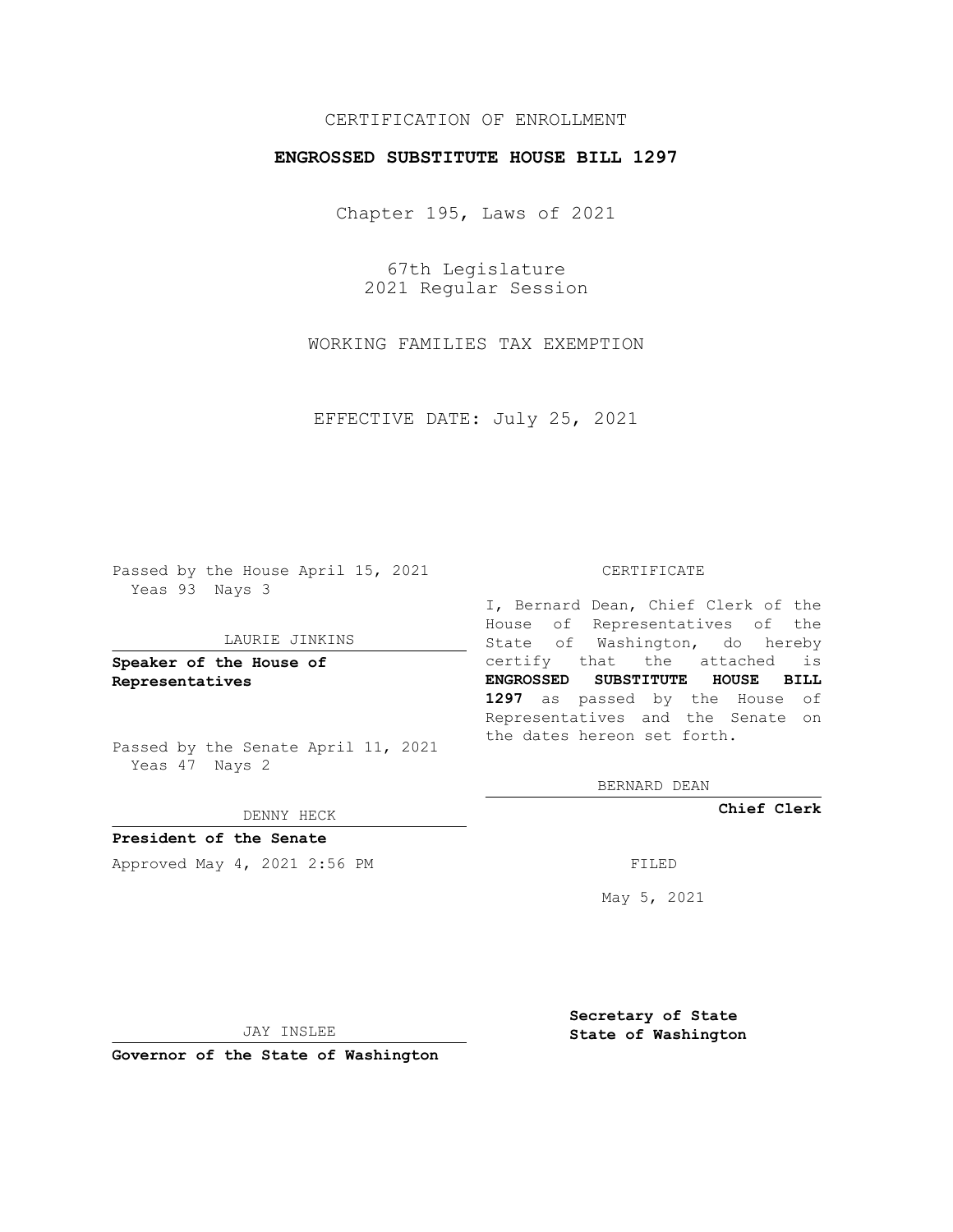### **ENGROSSED SUBSTITUTE HOUSE BILL 1297**

## AS AMENDED BY THE SENATE

Passed Legislature - 2021 Regular Session

## **State of Washington 67th Legislature 2021 Regular Session**

**By** House Appropriations (originally sponsored by Representatives Thai, Stokesbary, Ramel, Ryu, Robertson, Leavitt, Bateman, Fitzgibbon, Shewmake, Chapman, J. Johnson, Senn, Frame, Riccelli, Chopp, Wylie, Wicks, Simmons, Boehnke, Berry, Davis, Tharinger, Walsh, Eslick, Goodman, Peterson, Santos, Valdez, Cody, Chambers, Kloba, Ramos, Kirby, Bronoske, Gregerson, Macri, Callan, Paul, Sells, Bergquist, Ormsby, Pollet, Slatter, Stonier, Taylor, and Harris-Talley)

READ FIRST TIME 02/22/21.

1 AN ACT Relating to the working families tax exemption; amending 2 RCW 82.08.0206; creating new sections; prescribing penalties; and 3 providing a contingent expiration date.

4 BE IT ENACTED BY THE LEGISLATURE OF THE STATE OF WASHINGTON:

5 NEW SECTION. **Sec. 1.** (1) Many Washington families do not earn 6 enough annually to keep pace with increasing health care, child care, 7 housing, and other essential expenses.

 (2) Amidst rising cost of living across the state, the regressive nature of Washington's tax code puts an additional strain on households already struggling to meet their basic needs. Washington's tax system is the most upside down and regressive in the nation, allowing those who earn the most to pay the least percentage of their income in taxes. As a percentage of household income, low-income Washingtonians, who are disproportionately Black, American Indian and Alaska Native, Latinx, Native Hawaiian and Pacific Islander, and multiracial Washingtonians, pay six times more in taxes than our 17 wealthiest residents.

 (3) Eligibility for the working families tax exemption is based on eligibility for the federal earned income tax credit, a refundable tax credit for working individuals and families whose earnings are below an income threshold. Since its establishment in 1975, the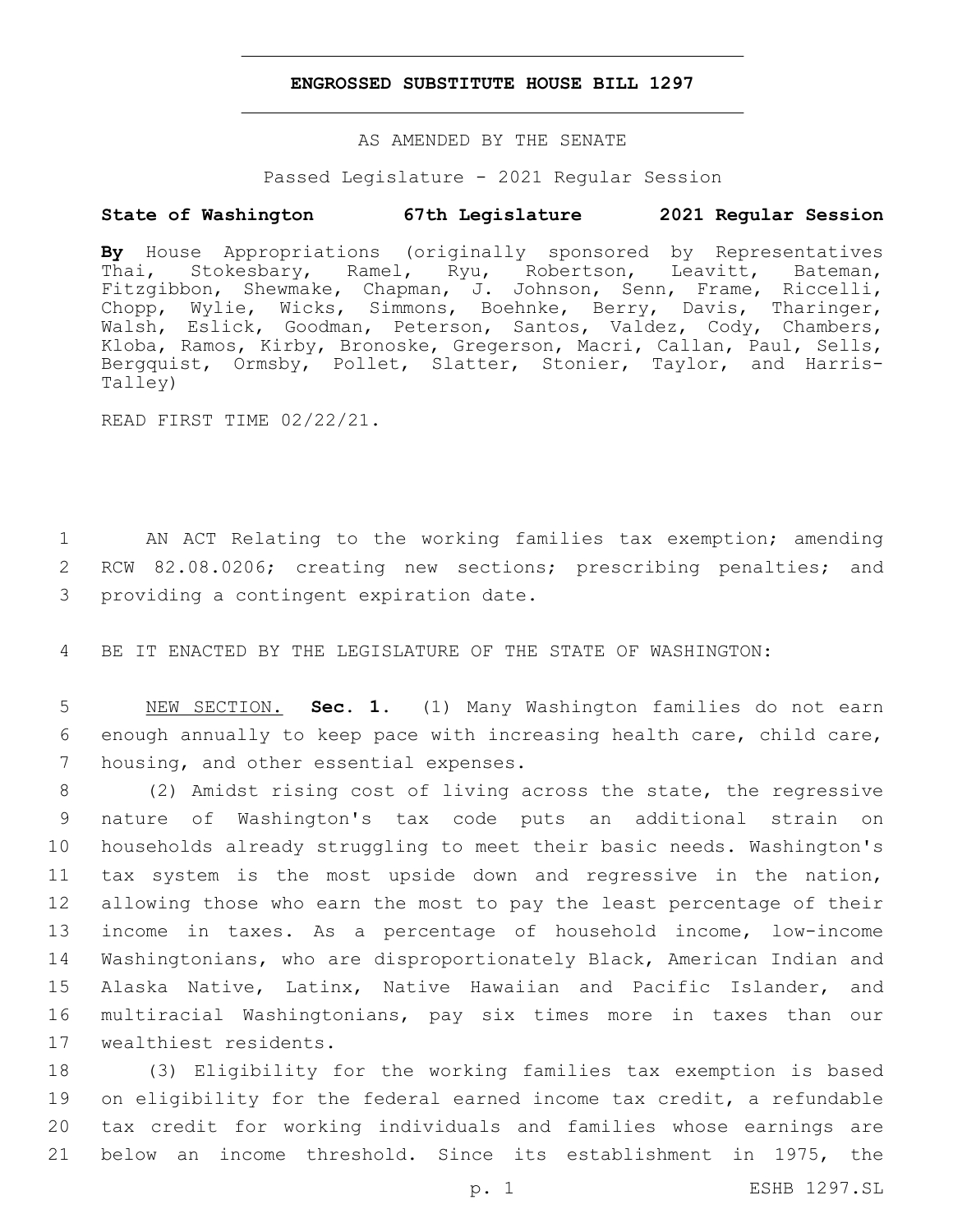earned income tax credit has increased family income, reduced child poverty, and improved health, educational, and career outcomes for children in low-income families. Taxpayers filing with an individual tax identification number and their families, however, are excluded from receiving the federal credit and its corollary benefits to health and well-being, despite paying local, state, and federal 7 taxes.

 (4) Since its establishment in 1975, the earned income tax credit has also had a positive impact on local businesses because it puts more money in the hands of low-income working people who spend the money on immediate needs, such as groceries, transportation, rent, and health care. The credit has been shown to have a multiplier effect to support local businesses, generating an estimated \$1.50 to \$2.00 in local economic activity for every dollar received by 15 beneficiaries.

 (5) Therefore, it is the public policy objective of the legislature to stimulate local economic activity, advance racial equity, and promote economic stability and well-being for lower- income working people, including individual tax identification number filers, by updating and simplifying the structure of the working 21 families tax exemption.

 **Sec. 2.** RCW 82.08.0206 and 2008 c 325 s 2 are each amended to 23 read as follows:

 (1) A working families' tax exemption, in the form of a 25 remittance of tax due under this chapter and chapter 82.12 RCW, is provided to eligible low-income persons for sales taxes paid under 27 this chapter after January 1,  $((2008))$  2022.

28 (2) For purposes of the exemption in this section, ((an eligible 29 <del>low-income person is</del>)) the following definitions apply:

 (a) ((An)) (i) Except as provided in (a)(ii) of this subsection, **"eligible low-income person"** means an individual((, or an individual and that individual's spouse if they file a federal joint income tax 33 return;

(b) [An individual who] Who is)) who:

35  $(A)$  Is eligible for  $((f - and is granted f))$  the credit provided in 36 Title 26 U.S.C. Sec. 32; and

37 (((c) [An individual who] Who properly)) (B) Properly files a federal income tax return as a Washington resident, and has been a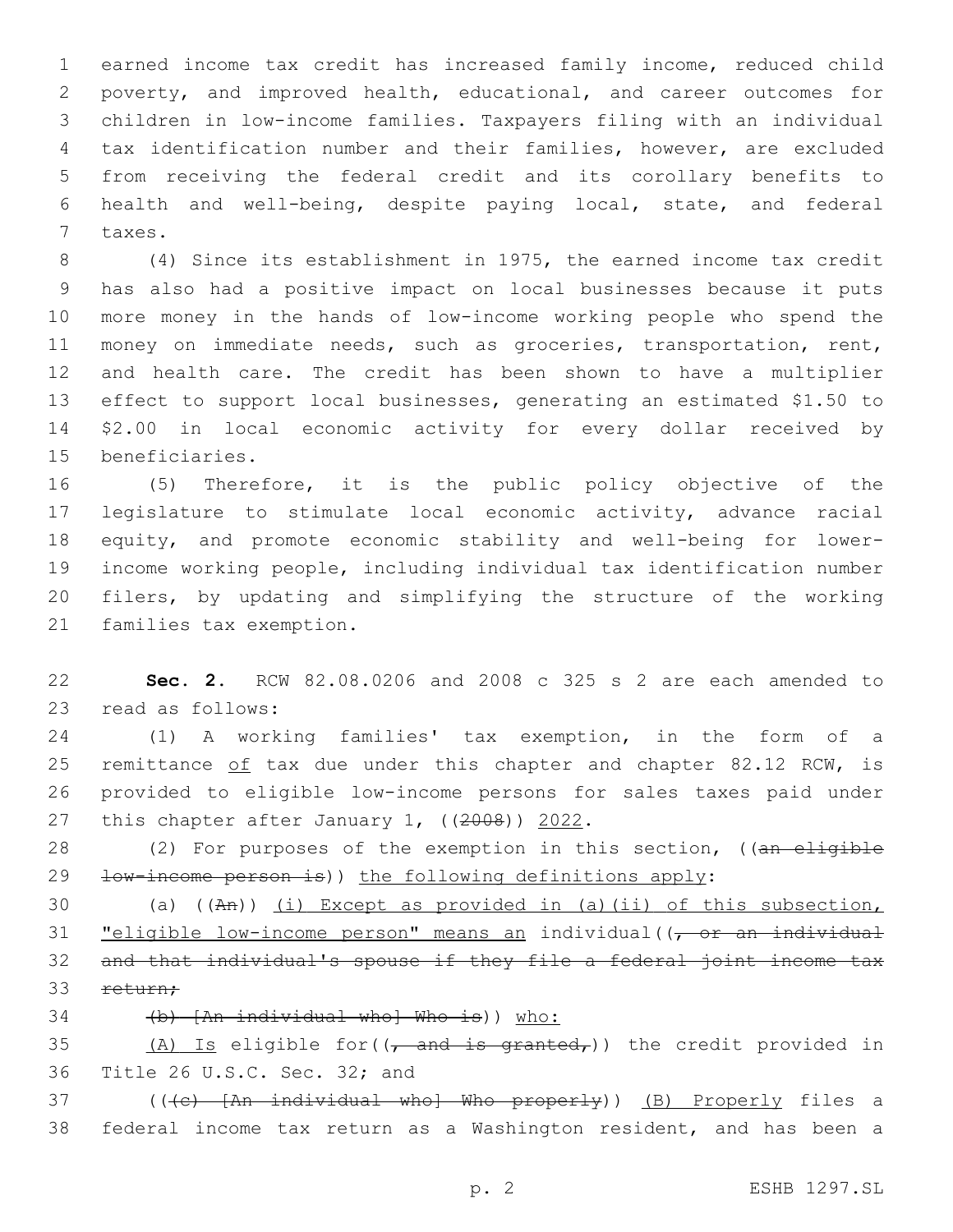resident of the state of Washington more than one hundred eighty days 2 of the year for which the exemption is claimed.

(ii) "Eligible low-income person" also means an individual who:

 (A) Meets the requirements provided in (a)(i)(B) of this 5 subsection; and

 (B) Would otherwise qualify for the credit provided in Title 26 U.S.C. Sec. 32 except for the fact that the individual filed a federal tax return in the prior year using a valid individual 9 taxpayer identification number in lieu of a social security number, 10 or the individual has a spouse or dependent without a social security number.

 (b) "Income" means earned income as defined by Title 26 U.S.C. 13 <u>Sec. 32.</u>

 (c) "Individual" means an individual and that individual's spouse 15 if they file a federal joint income tax return.

 (d) "Qualifying child" means a qualifying child as defined by Title 26 U.S.C. Sec. 32, except the child may have a valid individual taxpayer identification number in lieu of a social security number.

 (3) ((For remittances made in 2009 and 2010, the working families' tax exemption for the prior year is a retail sales tax 21 exemption equal to the greater of five percent of the credit granted 22 as a result of Title 26 U.S.C. Sec. 32 in the most recent year for 23 which data is available or twenty-five dollars. For 2011)) (a) Except 24 as provided in (b) and (c) of this subsection, for 2023 and 25 thereafter, the working families' tax ((exemption)) remittance amount 26 for the prior year is ((equal to the greater of ten percent of the 27 eredit granted as a result of Title 26 U.S.C. Sec. 32 in the most 28 recent year for which data is available or fifty dollars)):

(i) \$300 for eligible persons with no qualifying children;

(ii) \$600 for eligible persons with one qualifying child;

(iii) \$900 for eligible persons with two qualifying children; or

 (iv) \$1,200 for eligible persons with three or more qualifying children.

# (b) The remittance amounts provided in (a) of this subsection will be reduced, rounded to the nearest dollar, as follows:

 (i) For eligible persons with no qualifying children, beginning at \$2,500 of income below the federal phase-out income for the prior federal tax year, by 18 percent per additional dollar of income until the minimum credit amount as specified in (c) of this subsection is reached.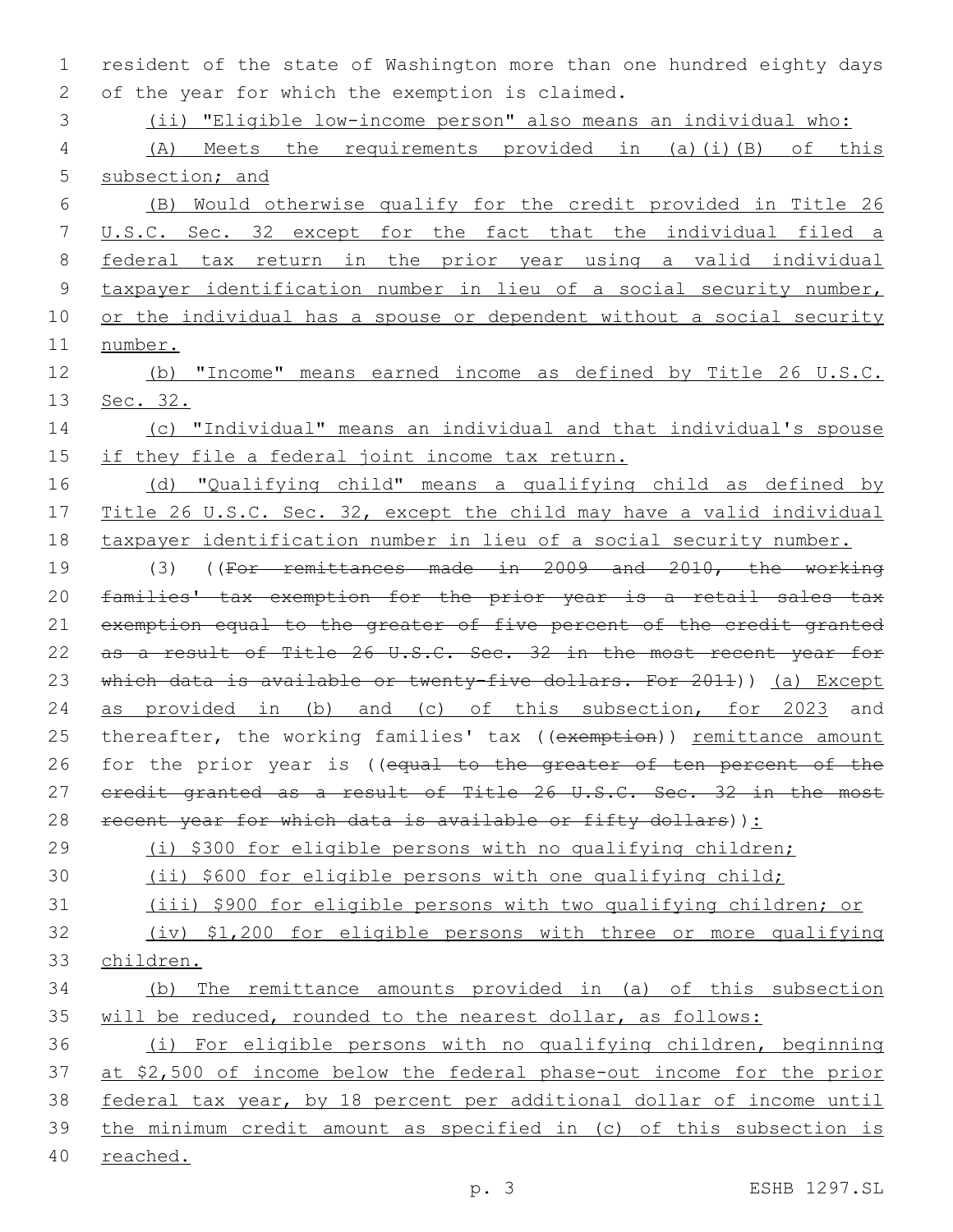(ii) For eligible persons with one qualifying child, beginning at \$5,000 of income below the federal phase-out income for the prior federal tax year, by 12 percent per additional dollar of income until the minimum credit amount as specified in (c) of this subsection is reached. (iii) For eligible persons with two qualifying children, beginning at \$5,000 of income below the federal phase-out income for the prior federal tax year, by 15 percent per additional dollar of income until the minimum credit amount as specified in (c) of this subsection is reached. (iv) For eligible persons with three or more qualifying children, beginning at \$5,000 of income below the federal phase-out income for 13 the prior federal tax year, by 18 percent per additional dollar of income until the minimum credit amount as specified in (c) of this subsection is reached. (c) If the remittance for an eligible person as calculated in 17 this section is greater than one cent, but less than \$50, the remittance amount is \$50. 19 (d) The remittance amounts in this section shall be adjusted for 20 inflation every year beginning January 1, 2024, based upon changes in 21 the consumer price index during the previous calendar year. 22 (e) For purposes of this section, "consumer price index" means, 23 for any calendar year, that year's average consumer price index for 24 the Seattle, Washington area for urban wage earners and clerical 25 workers, all items, compiled by the bureau of labor statistics, 26 United States department of labor. 27 (4) ((For any fiscal period, the working families' tax exemption authorized under this section shall be approved by the legislature in the state omnibus appropriations act before persons may claim the exemption during the fiscal period.  $(31$   $(5)$ )) The working families' tax exemption shall be administered 32 as provided in this subsection. (a) The remittance paid under this section will be paid to eligible filers who apply pursuant to this subsection. (i) Application must be made to the department in a form and manner determined by the department. If the application process is initially done electronically, the department must provide a paper 38 application upon request. The application must include any information and documentation as required by the department.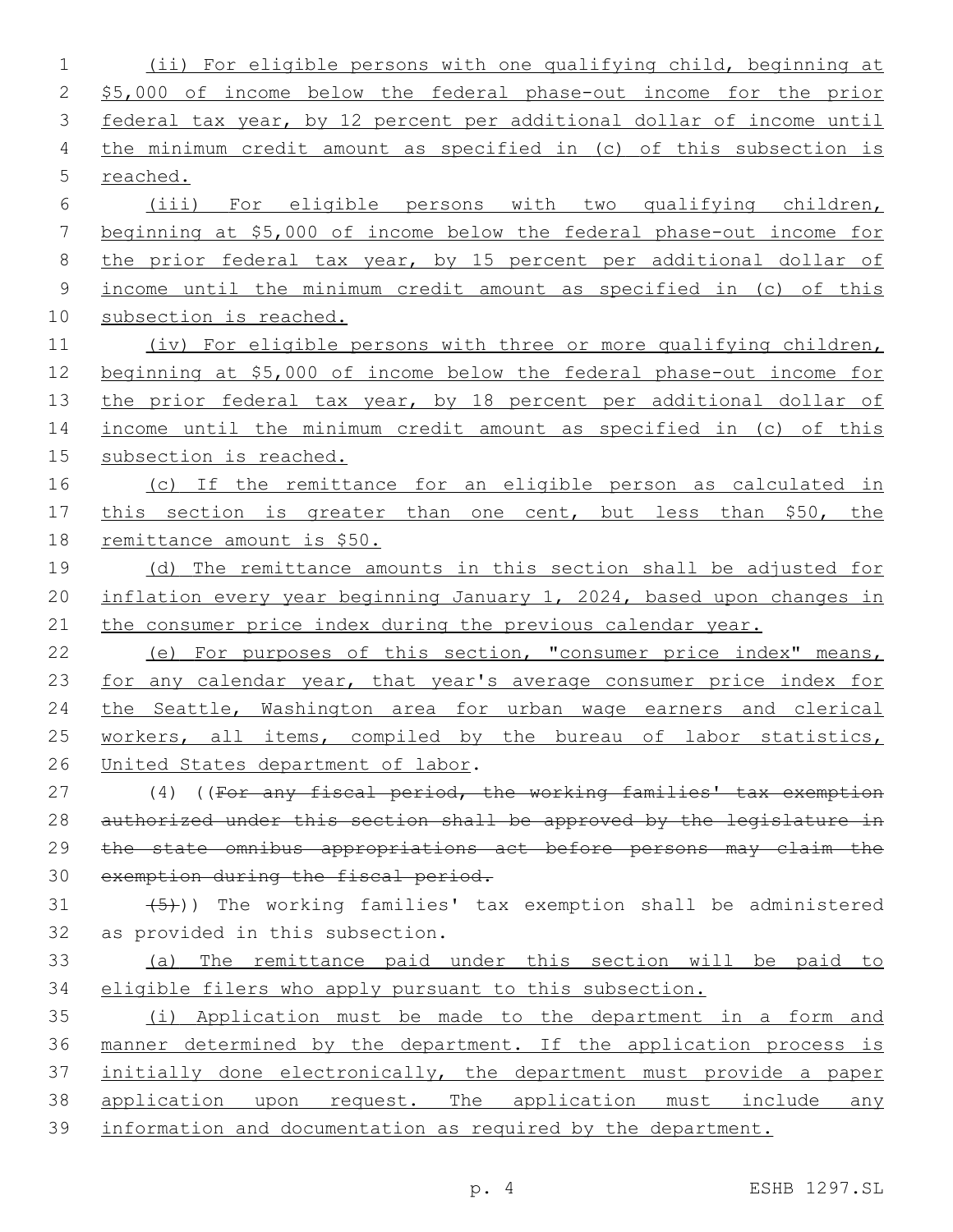(ii) Application for the remittance under this section must be made in the year following the year for which the federal return was 3 filed, but in no case may any remittance be provided for any period before January 1, 2022. The department must use the eligible person's most recent federal tax filing to process the remittance. (iii) A person may not claim an exemption on behalf of a deceased individual. No individual may claim an exemption under this section for any year in a disallowance period under Title 26 U.S.C. Sec. 32(k)(1) or for any year for which the individual is ineligible to claim the credit in Title 26 U.S.C. Sec. 32 by reason of Title 26 **U.S.C.** Sec. 32(k)(2). (b) The department shall protect the privacy and confidentiality of personal data of remittance recipients in accordance with chapter 82.32 RCW. (c) The department shall, in conjunction with other agencies or organizations, design and implement a public information campaign to 17 inform potentially eligible persons of the existence of, and requirements for, this section. (d) The department must work with the internal revenue service to administer the exemption on an automatic basis as soon as practicable. (5) Receipt of the remittance under this section may not be used in eligibility determinations for any state income support programs or in making public charge determinations. (6) The department may adopt rules necessary to implement this section. This includes establishing a date by which applications will be accepted, with the aim of accepting applications as soon as possible. The department may gather necessary data through audit and other administrative records, including verification through internal revenue service data. (7) The department must review the application and determine eligibility for the working families' tax exemption based on information provided by the applicant and through audit and other administrative records, including, when it deems it necessary, verification through internal revenue service data. (8) If, upon review of internal revenue service data or other information obtained by the department, it appears that an individual received a remittance that the individual was not entitled to, or received a larger remittance than the individual was entitled to, the department may assess against the individual the overpaid amount. The

p. 5 ESHB 1297.SL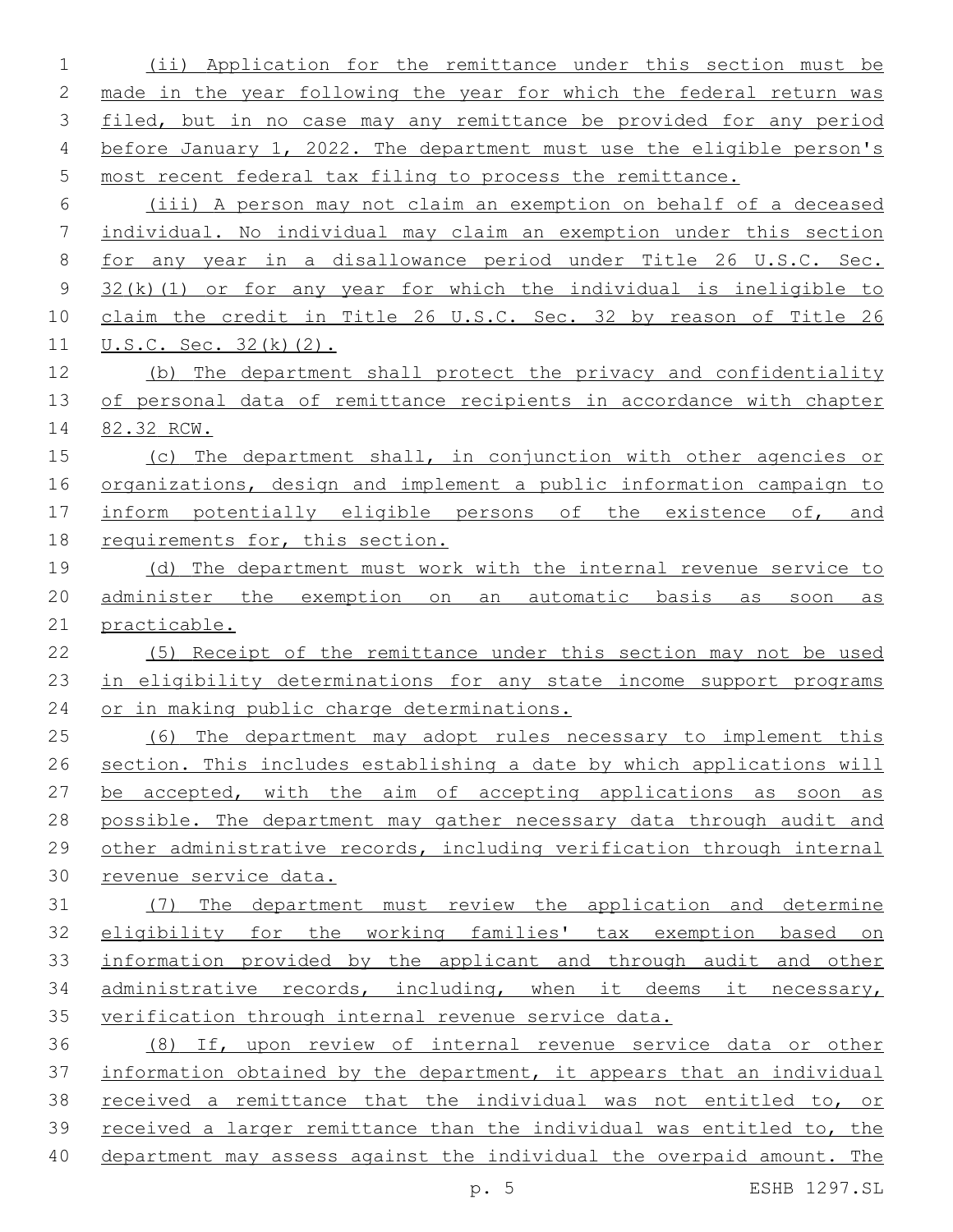department may also assess such overpaid amount against the individual's spouse if the remittance in question was based on both spouses filing a joint federal income tax return for the year for 4 which the remittance was claimed.

 (a) Interest as provided under RCW 82.32.050 applies to assessments authorized under this subsection (8) starting six months after the date the department issued the assessment until the amount due under this subsection (8) is paid in full to the department. Except as otherwise provided in this subsection, penalties may not be assessed on amounts due under this subsection.

 (b) If an amount due under this subsection is not paid in full by 12 the date due, or the department issues a warrant for the collection 13 of amounts due under this subsection, the department may assess the applicable penalties under RCW 82.32.090. Penalties under this subsection may not be made due until six months after their assessment.

 (c) If the department finds by clear, cogent, and convincing evidence that an individual knowingly submitted, caused to be 19 submitted, or consented to the submission of, a fraudulent claim for 20 remittance under this section, the department must assess a penalty 21 of 50 percent of the overpaid amount. This penalty is in addition to any other applicable penalties assessed in accordance with (b) of this subsection (8).

 (9) If, within the period allowed for refunds under RCW 25 82.32.060, the department finds that an individual received a lesser 26 remittance than the individual was entitled to, the department must 27 remit the additional amount due under this section to the individual.

 (10) Interest does not apply to remittances provided under this 29 <u>act</u>.

 (11) Chapter 82.32 RCW applies to the administration of this section.

 (((a) An eligible low-income person claiming an exemption under 33 this section must pay the tax imposed under chapters 82.08, 82.12, and 82.14 RCW in the year for which the exemption is claimed. The eligible low-income person may then apply to the department for the remittance as calculated under subsection (3) of this section.

 (b) Application shall be made to the department in a form and manner determined by the department, but the department must provide alternative filing methods for applicants who do not have access to electronic filing.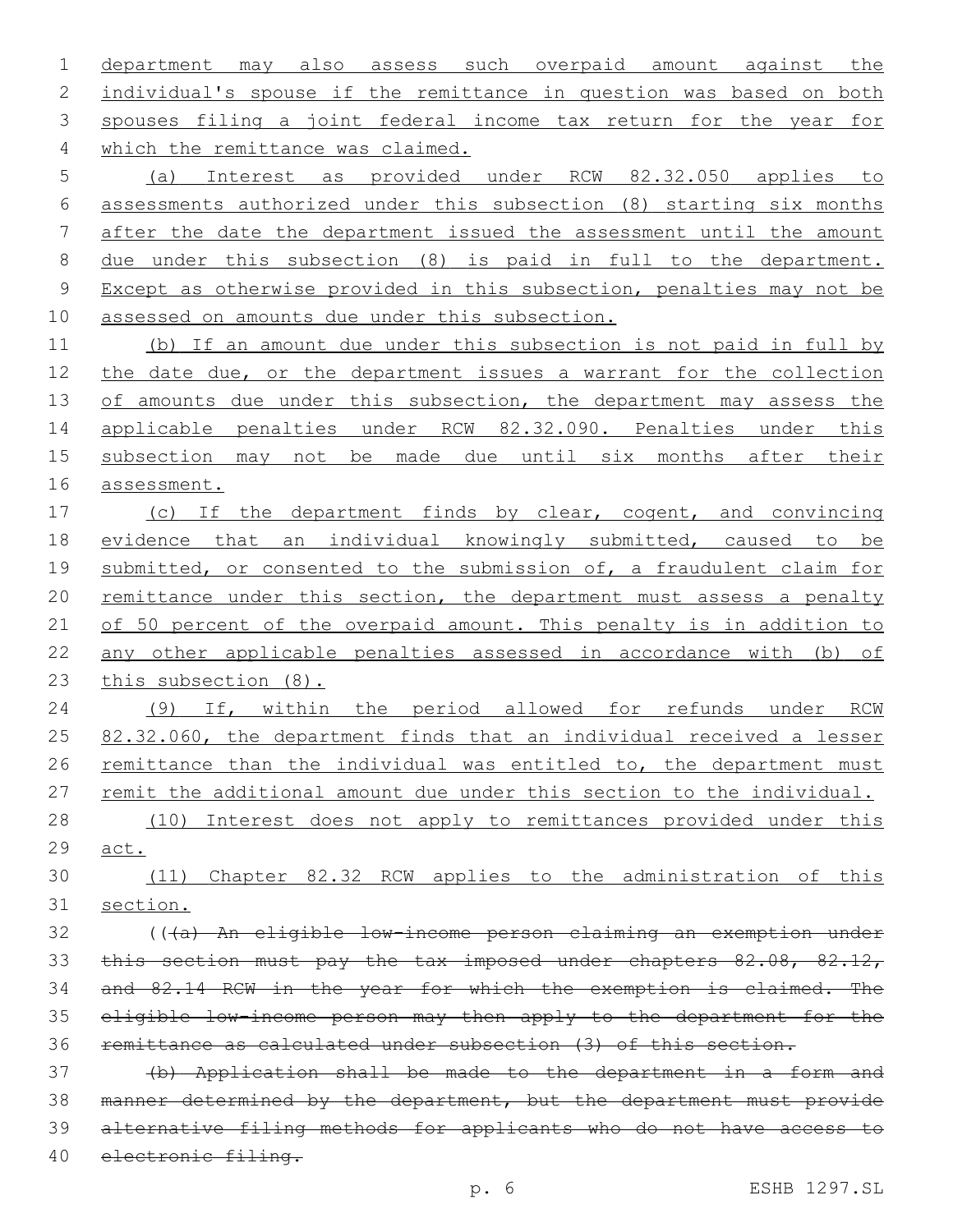1 (c) Application for the exemption remittance under this section 2 must be made in the year following the year for which the federal 3 return was filed, but in no case may any remittance be provided for 4 any period before January 1, 2008. The department may use the best 5 available data to process the exemption remittance. The department 6 shall begin accepting applications October 1, 2009.

7 (d) The department shall review the application and determine 8 eligibility for the working families' tax exemption based on 9 information provided by the applicant and through audit and other 10 administrative records, including, when it deems it necessary, 11 verification through internal revenue service data.

12 (e) The department shall remit the exempted amounts to eligible 13 <del>low-income persons who submitted applications. Remittances may be</del> 14 made by electronic funds transfer or other means.

15 (f) The department may, in conjunction with other agencies or 16 organizations, design and implement a public information campaign to 17 inform potentially eligible persons of the existence of and 18 requirements for this exemption.

19 (g) The department may contact persons who appear to be eligible 20 low-income persons as a result of information received from the 21 internal revenue service under such conditions and requirements as 22 the internal revenue service may by law require.

23 (6) The provisions of chapter 82.32 RCW apply to the exemption in 24 this section.

25 (7) The department may adopt rules necessary to implement this 26 section.

 (8) The department shall limit its costs for the exemption 28 program to the initial start-up costs to implement the program. The state omnibus appropriations act shall specify funding to be used for the ongoing administrative costs of the program. These ongoing administrative costs include, but are not limited to, costs for: The processing of internet and mail applications, verification of application claims, compliance and collections, additional full-time 34 employees at the department's call center, processing warrants, updating printed materials and web information, media advertising, 36 and support and maintenance of computer systems.))

37 NEW SECTION. **Sec. 3.** The provisions of RCW 82.32.805 do not 38 apply to this act.